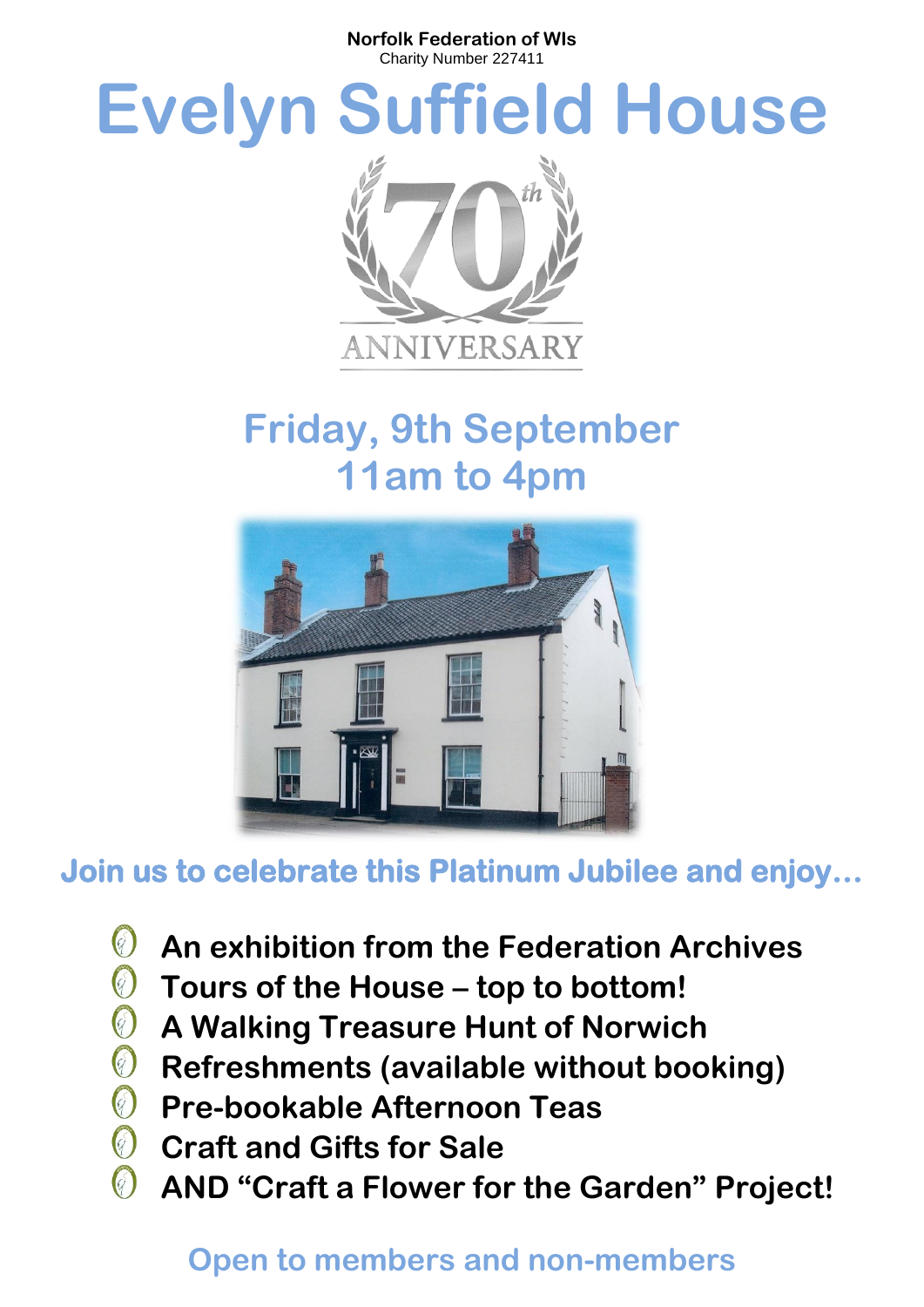# **Walking Treasure Hunt**

## Starting at Evelyn Suffield House, Norwich **£3 per team**



#### **A Treasure hunt around the lesser known quarters of Norwich Enjoy a cup of tea and a piece of cake in the garden afterwards!**

To apply fill in the form, call the House or email [admin@norfolkwi.org.uk](mailto:admin@norfolkwi.org.uk)

Don't delay in booking your place! **Sorry no parking at the House**

Timings – Allow 2 Hours! Be back at Evelyn Suffield House by 3.30pm

|                                                                                                                                                                                                                                                    | Walking Treasure Hunt 9th September 2022 |  |  |
|----------------------------------------------------------------------------------------------------------------------------------------------------------------------------------------------------------------------------------------------------|------------------------------------------|--|--|
|                                                                                                                                                                                                                                                    |                                          |  |  |
|                                                                                                                                                                                                                                                    |                                          |  |  |
|                                                                                                                                                                                                                                                    |                                          |  |  |
|                                                                                                                                                                                                                                                    |                                          |  |  |
|                                                                                                                                                                                                                                                    |                                          |  |  |
| I enclose £for teams @ £3.                                                                                                                                                                                                                         |                                          |  |  |
| $\Box$ By cheque made payable to NFWI. On the reverse, please write "Treasure" and the name of your WI                                                                                                                                             |                                          |  |  |
| □ By BACS: To NFWI Sort Code 08-92-99 Account No. 65431449<br>Payments should be referenced with your Surname, WI and "Treasure"                                                                                                                   |                                          |  |  |
| Please return to Evelyn Suffield House, 45 All Saints Green, Norwich NR1 3LY<br>Include a SAE if you require us to send you your ticket- other applications will receive email<br>confirmation. Please bring ticket or email confirmation with you |                                          |  |  |
| FOR OFFICE USE ONLY Please do not staple cheques to this form                                                                                                                                                                                      |                                          |  |  |
|                                                                                                                                                                                                                                                    |                                          |  |  |
|                                                                                                                                                                                                                                                    |                                          |  |  |
| Please be advised that events may be subject to Government regulations for gatherings<br>The Federation cannot be held responsible for events that are cancelled or postponed                                                                      |                                          |  |  |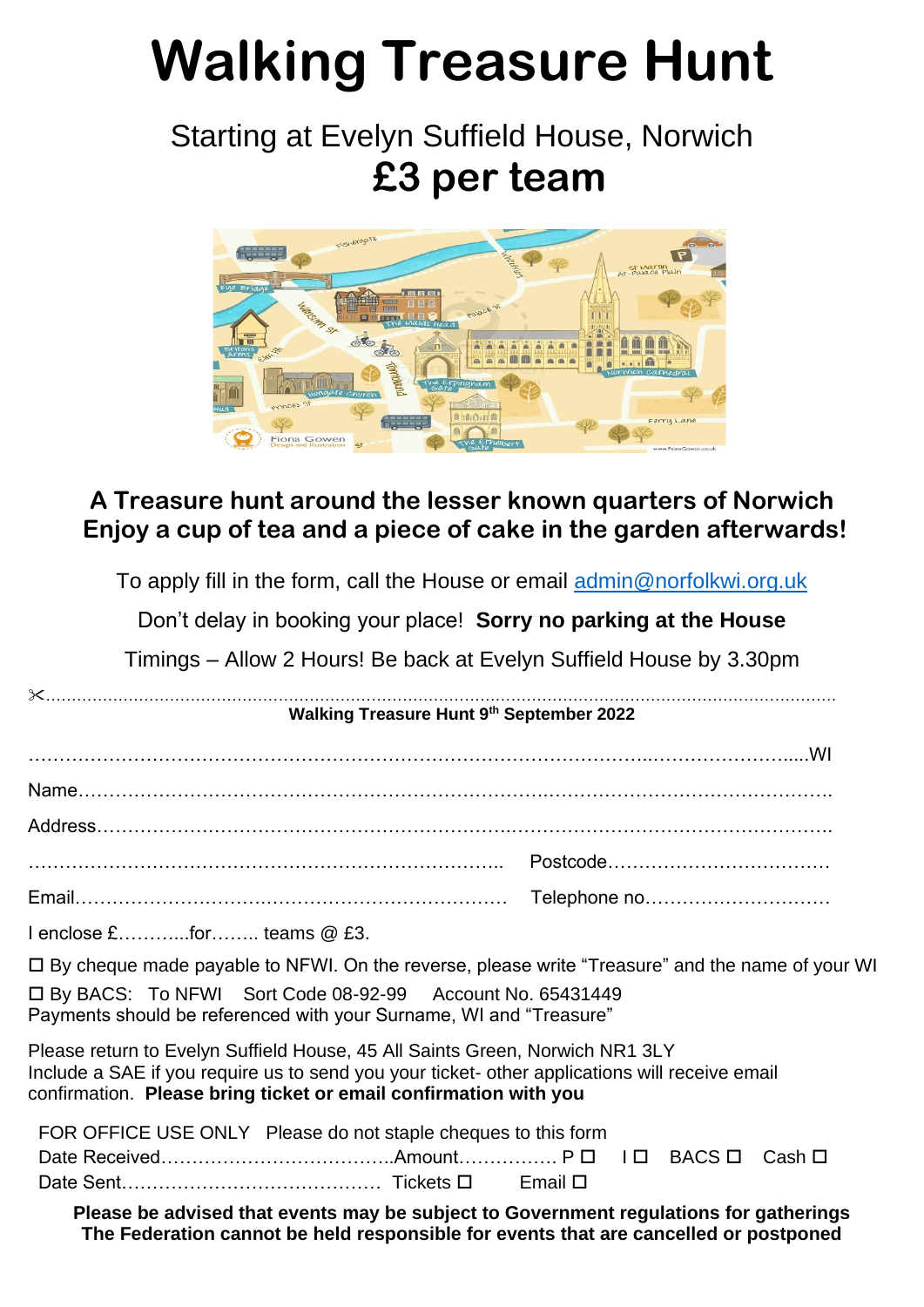

## **Afternoon Tea**

£5.00 per person **Pre-Bookable only!**

#### **Enjoy a sandwich (two fingers), scone with jam and cream, cake, tea or coffee All enjoyed in the Garden of Evelyn Suffield House**

**Pre-booking is essential. Served between 12 noon and 3pm, and numbers are strictly limited**

|                                                                                                                                                                                                                                                                                                                                                                                                                                                                                                                                                    | and numbers are strivity immed                                                                        |
|----------------------------------------------------------------------------------------------------------------------------------------------------------------------------------------------------------------------------------------------------------------------------------------------------------------------------------------------------------------------------------------------------------------------------------------------------------------------------------------------------------------------------------------------------|-------------------------------------------------------------------------------------------------------|
|                                                                                                                                                                                                                                                                                                                                                                                                                                                                                                                                                    | Afternoon Tea 9th September 2022                                                                      |
|                                                                                                                                                                                                                                                                                                                                                                                                                                                                                                                                                    |                                                                                                       |
|                                                                                                                                                                                                                                                                                                                                                                                                                                                                                                                                                    |                                                                                                       |
|                                                                                                                                                                                                                                                                                                                                                                                                                                                                                                                                                    |                                                                                                       |
|                                                                                                                                                                                                                                                                                                                                                                                                                                                                                                                                                    |                                                                                                       |
| I enclose £for teas @ £5.00 per person<br>first or second choice is over-subscribed. If any of the times are over-subscribed, a ballot will<br>take place.                                                                                                                                                                                                                                                                                                                                                                                         | Please indicate your preferred times below. This is to enable us to allocate a different time if your |
| 12 Noon _____________ 1.00pm __________                                                                                                                                                                                                                                                                                                                                                                                                                                                                                                            | 2.00pm<br>3.00 <sub>pm</sub>                                                                          |
|                                                                                                                                                                                                                                                                                                                                                                                                                                                                                                                                                    | $\Box$ No Preference                                                                                  |
| <b>Names</b>                                                                                                                                                                                                                                                                                                                                                                                                                                                                                                                                       | <b>Allergen/Dietary Requirements</b>                                                                  |
|                                                                                                                                                                                                                                                                                                                                                                                                                                                                                                                                                    |                                                                                                       |
|                                                                                                                                                                                                                                                                                                                                                                                                                                                                                                                                                    |                                                                                                       |
|                                                                                                                                                                                                                                                                                                                                                                                                                                                                                                                                                    |                                                                                                       |
|                                                                                                                                                                                                                                                                                                                                                                                                                                                                                                                                                    |                                                                                                       |
| □ By cheque made payable to NFWI. On the reverse, please write "Tea" and the name of your WI<br>□ By BACS: To NFWI Sort Code 08-92-99 Account No. 65431449<br>Payments should be referenced with your Surname, WI and "Tea"<br>Please return to Evelyn Suffield House, 45 All Saints Green, Norwich NR1 3LY<br>Include a SAE if you require us to send you your ticket- other applications will receive email<br>confirmation. Please bring ticket or email confirmation with you<br>FOR OFFICE USE ONLY Please do not staple cheques to this form |                                                                                                       |

**Please be advised that events may be subject to Government regulations for gatherings The Federation cannot be held responsible for events that are cancelled or postponed**

Date Sent…………………………………… Tickets Email